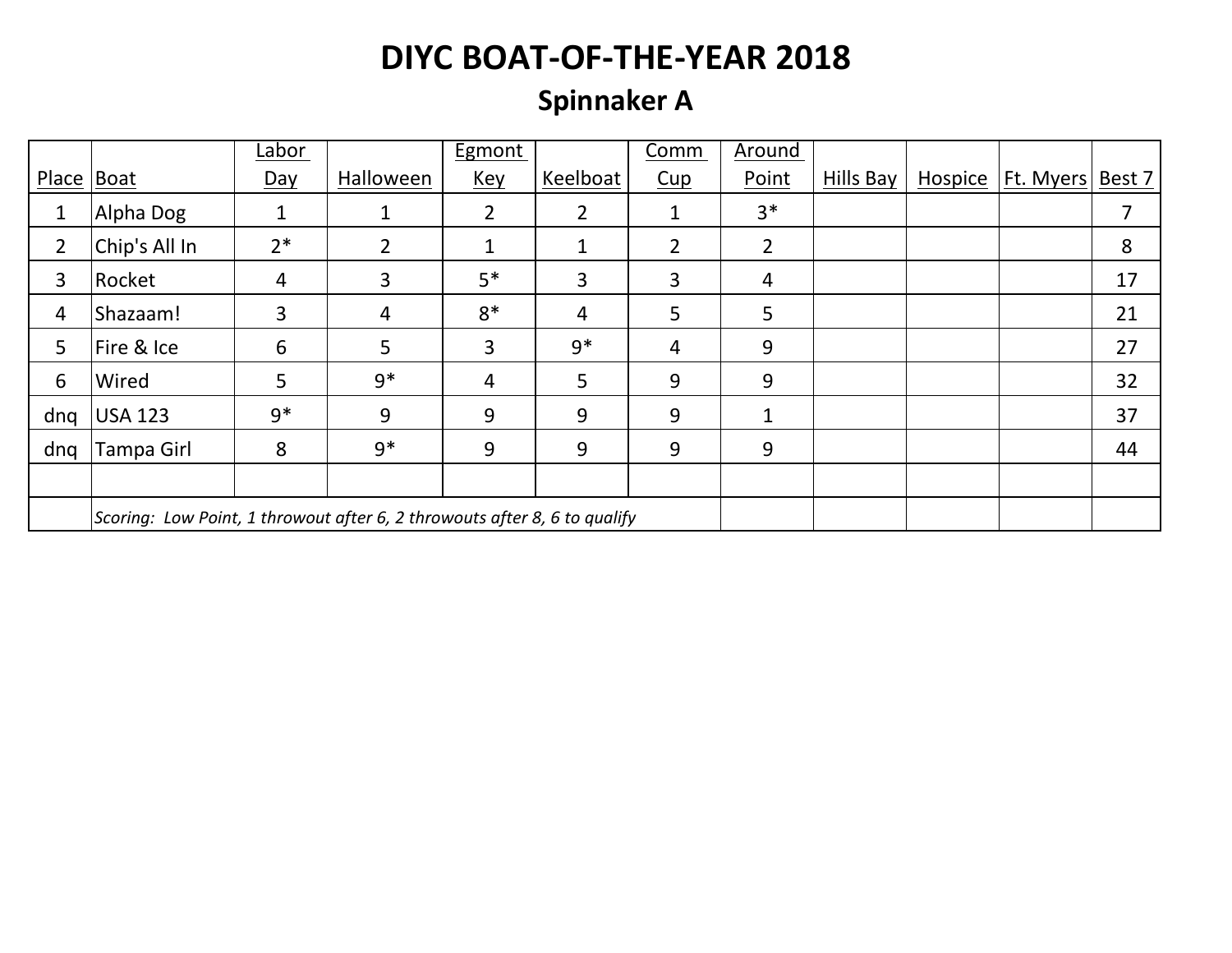### **Spinnaker B**

|                |                                                                           | Labor          |                  | <b>Egmont</b>  |                | <b>Comm</b>    | Around         |           |                     |        |
|----------------|---------------------------------------------------------------------------|----------------|------------------|----------------|----------------|----------------|----------------|-----------|---------------------|--------|
| Place Boat     |                                                                           | <u>Day</u>     | <b>Halloween</b> | <u>Key</u>     | Keelboat       | Cup            | Point          | Hills Bay | Hospice   Ft. Myers | Best 7 |
| 1              | Yard Goat                                                                 | $\overline{2}$ | 4                | $\mathbf 1$    | $14*$          | $\overline{2}$ | $\overline{3}$ |           |                     | 12     |
| $\overline{2}$ | Meltemi                                                                   | $\overline{4}$ | $\overline{2}$   | $14*$          | $\overline{3}$ | 3              | $\mathbf{1}$   |           |                     | 13     |
| 3              | Privateer                                                                 | $\mathbf{1}$   | $\mathbf{1}$     | $14*$          | $\mathbf{1}$   | 14             | 14             |           |                     | 31     |
| 4              | Junior                                                                    | $14*$          | 5                | 14             | 14             | 5              | $\overline{2}$ |           |                     | 40     |
| 5              | Dr. Bligh                                                                 | 5              | 6                | $\overline{2}$ | $14*$          | 14             | 14             |           |                     | 41     |
| dnq            | Therapy                                                                   | 6              | $14*$            | 14             | $\overline{4}$ | 14             | 14             |           |                     | 52     |
| dnq            | Volcano                                                                   | $14*$          | 14               | 14             | 14             | 6              | $\overline{4}$ |           |                     | 52     |
| dnq            | Firewater                                                                 | $14*$          | 14               | 14             | 14             | $\mathbf{1}$   | 14             |           |                     | 57     |
| dng            | Whirligig                                                                 | $14*$          | 14               | 14             | $\overline{2}$ | 14             | 14             |           |                     | 58     |
| dnq            | <b>Fully Involved</b>                                                     | $14*$          | $\overline{3}$   | 14             | 14             | 14             | 14             |           |                     | 59     |
| dnq            | Alliance                                                                  | $\overline{3}$ | $14*$            | 14             | 14             | 14             | 14             |           |                     | 59     |
| dnq            | 88                                                                        | $14*$          | 14               | 14             | 14             | 4              | 14             |           |                     | 60     |
| dnq            | Tenacity                                                                  | 8              | $14*$            | 14             | 14             | 14             | 14             |           |                     | 64     |
|                |                                                                           |                |                  |                |                |                |                |           |                     |        |
|                | Scoring: Low Point, 1 throwout after 6, 2 throwouts after 8, 6 to qualify |                |                  |                |                |                |                |           |                     |        |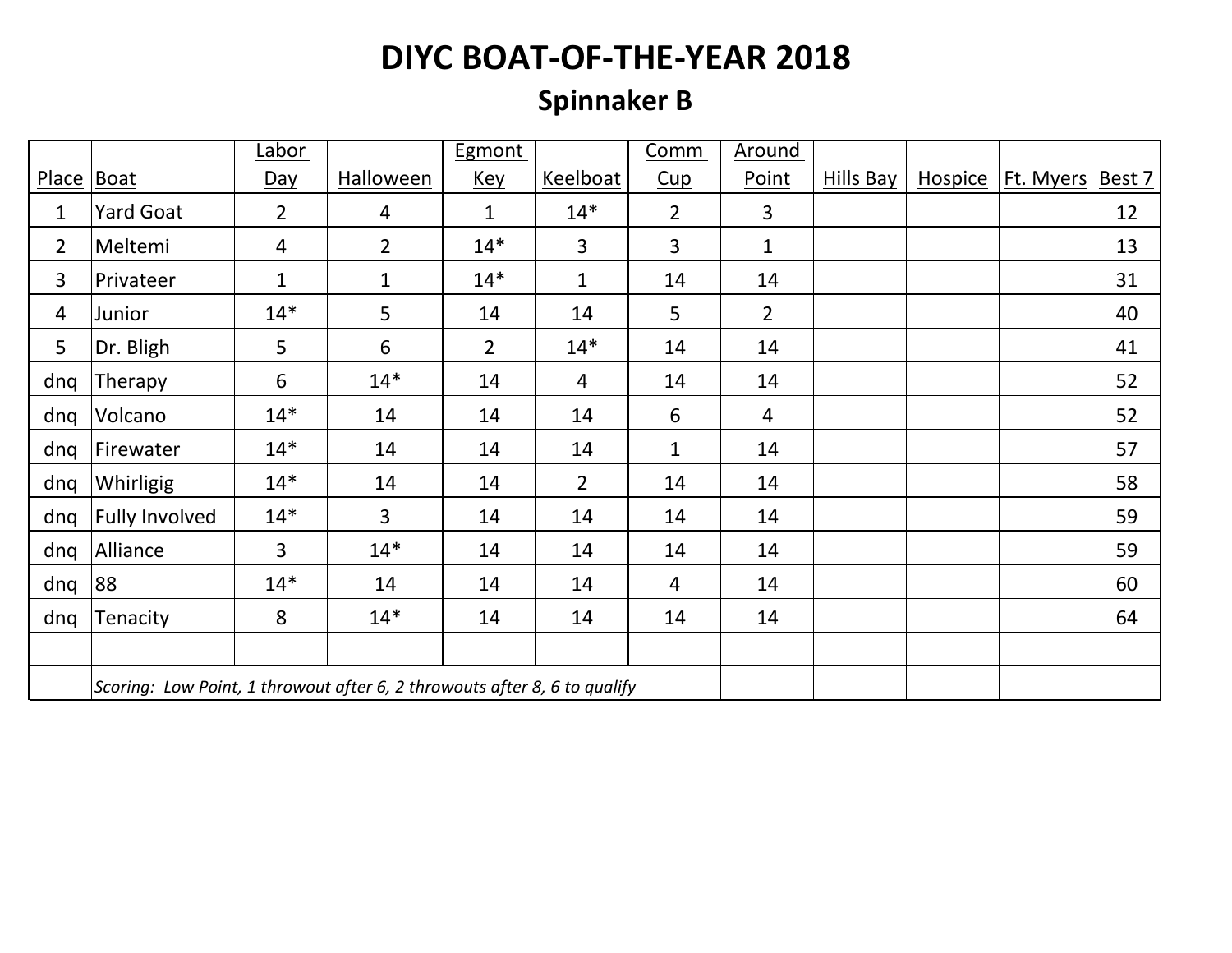#### **Racer-Cruiser**

|                |                                                                           | Labor |                | Egmont         |                | Comm           | Around         |           |         |                  |        |
|----------------|---------------------------------------------------------------------------|-------|----------------|----------------|----------------|----------------|----------------|-----------|---------|------------------|--------|
| Place   Boat   |                                                                           | Day   | Halloween      | <b>Key</b>     | Keelboat       | Cup            | Point          | Hills Bay | Hospice | <b>Ft. Myers</b> | Best 7 |
| 1              | Intrepid                                                                  | $2*$  | $\mathbf{1}$   | $\overline{2}$ | 1              | 1              | 1              |           |         |                  | 6      |
| $\overline{2}$ | Sacred Cow                                                                | $3*$  | $\overline{2}$ | 3              | $\overline{2}$ | $\overline{2}$ | $\overline{3}$ |           |         |                  | 12     |
| 3              | <b>First Wind</b>                                                         | 4     | 4              | 4              | $5*$           | $\overline{4}$ | $\overline{2}$ |           |         |                  | 18     |
| $\overline{4}$ | Mon Ami                                                                   | $11*$ | 11             | $\mathbf{1}$   | 3              | 3              | $\overline{4}$ |           |         |                  | 22     |
| 5              | Javelina                                                                  | 6     | 3              | 5              | $11*$          | 11             | 11             |           |         |                  | 36     |
| 6              | Revenge                                                                   | $11*$ | $\overline{7}$ | 7              | 6              | $5\phantom{.}$ | 11             |           |         |                  | 36     |
| dng            | Wing-It                                                                   | 1     | $11*$          | 11             | 11             | 11             | 11             |           |         |                  | 45     |
| dnq            | <b>Team Effort</b>                                                        | $11*$ | 11             | 11             | 4              | 11             | 11             |           |         |                  | 48     |
| dnq            | <b>Blue Heron</b>                                                         | $11*$ | 11             | 6              | 11             | 11             | 11             |           |         |                  | 50     |
| dng            | Sea Chelle                                                                | $11*$ | 7              | 11             | 11             | 11             | 11             |           |         |                  | 51     |
|                |                                                                           |       |                |                |                |                |                |           |         |                  |        |
|                | Scoring: Low Point, 1 throwout after 6, 2 throwouts after 8, 6 to qualify |       |                |                |                |                |                |           |         |                  |        |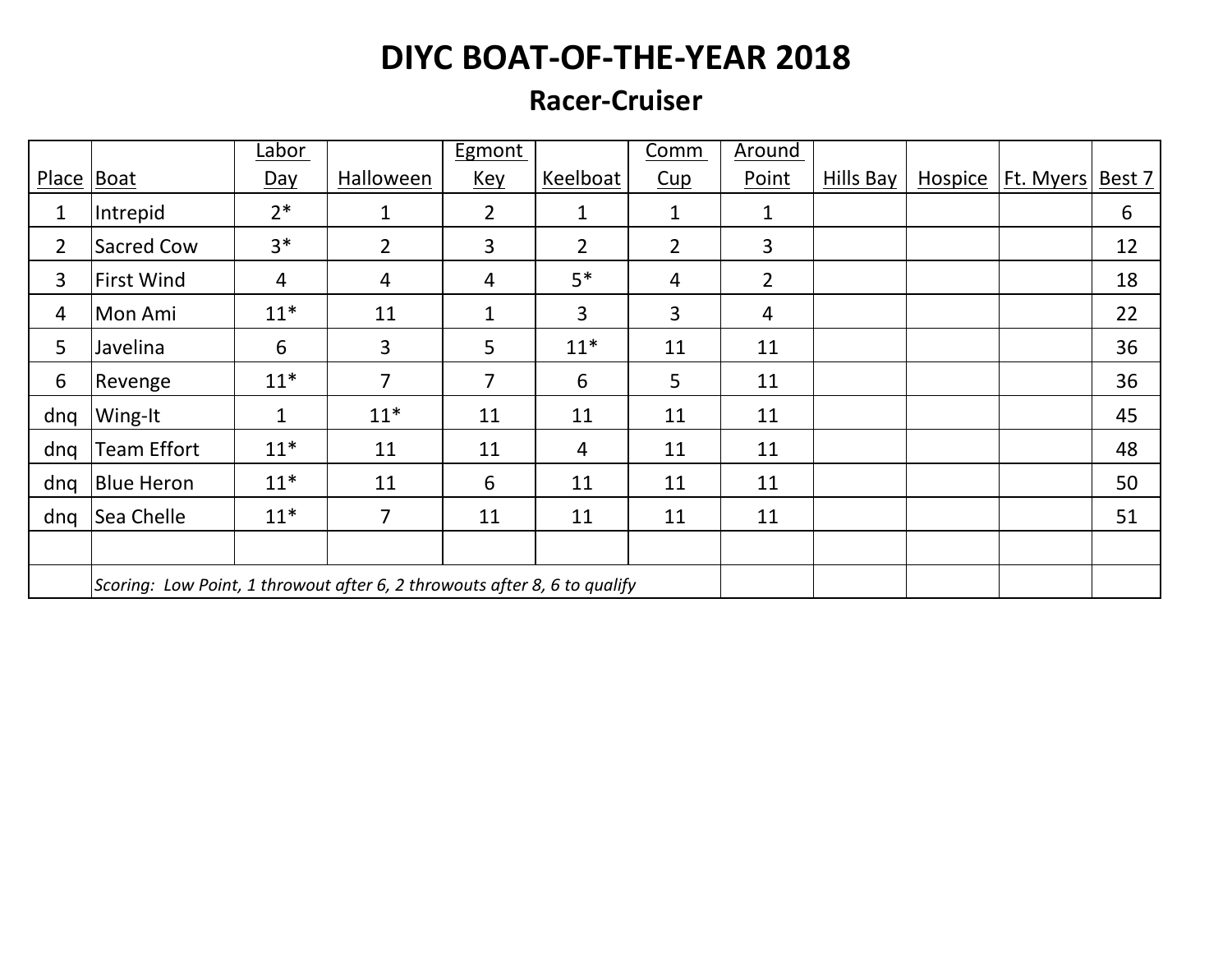#### **Cruiser**

|                |                                                                           | <u>Labor</u>   |                | <b>Egmont</b>  |                | Comm           | Around         |           |                     |        |
|----------------|---------------------------------------------------------------------------|----------------|----------------|----------------|----------------|----------------|----------------|-----------|---------------------|--------|
| Place   Boat   |                                                                           | <u>Day</u>     | Halloween      | <u>Key</u>     | Keelboat       | Cup            | Point          | Hills Bay | Hospice   Ft. Myers | Best 7 |
| 1              | Impulse                                                                   | 1              | $\overline{2}$ | $13*$          | $\mathbf{1}$   | $\overline{2}$ | 1              |           |                     | 7      |
| $\overline{2}$ | <b>Wings</b>                                                              | $\overline{3}$ | $\overline{3}$ | $13*$          | $\overline{2}$ | 3              | $\overline{3}$ |           |                     | 14     |
| 3              | Serenade                                                                  | $\overline{4}$ | 4              | 6              | $13*$          | 6              | 13             |           |                     | 33     |
| $\overline{4}$ | Long Gone                                                                 | $13*$          | $\mathbf{1}$   | 6              | 13             | $\mathbf{1}$   | 13             |           |                     | 34     |
| 5              | Equinox                                                                   | $13*$          | 6              | 13             | 3              | 4              | 13             |           |                     | 39     |
| 6              | Lunacy                                                                    | $\overline{2}$ | $13*$          | $\mathbf{1}$   | 13             | 13             | 13             |           |                     | 42     |
| $\overline{7}$ | Wild Thing                                                                | 8              | 5 <sub>1</sub> | 6              | $13*$          | 13             | 13             |           |                     | 45     |
| dnq            | <b>MuneQuita</b>                                                          | $13*$          | 13             | $\overline{2}$ | 13             | 13             | $\overline{2}$ |           |                     | 43     |
| dnq            | Climate Change                                                            | 8              | $\overline{7}$ | $13*$          | 13             | 13             | 13             |           |                     | 54     |
| dng            | <b>Mistress</b>                                                           | $13*$          | 13             | 13             | 13             | 5              | 13             |           |                     | 57     |
| dnq            | Chamame'                                                                  | 5              | $13*$          | 13             | 13             | 13             | 13             |           |                     | 57     |
| dng            | <b>New Venture</b>                                                        | $13*$          | 9              | 13             | 13             | 13             | 13             |           |                     | 61     |
|                |                                                                           |                |                |                |                |                |                |           |                     |        |
|                | Scoring: Low Point, 1 throwout after 6, 2 throwouts after 8, 6 to qualify |                |                |                |                |                |                |           |                     |        |